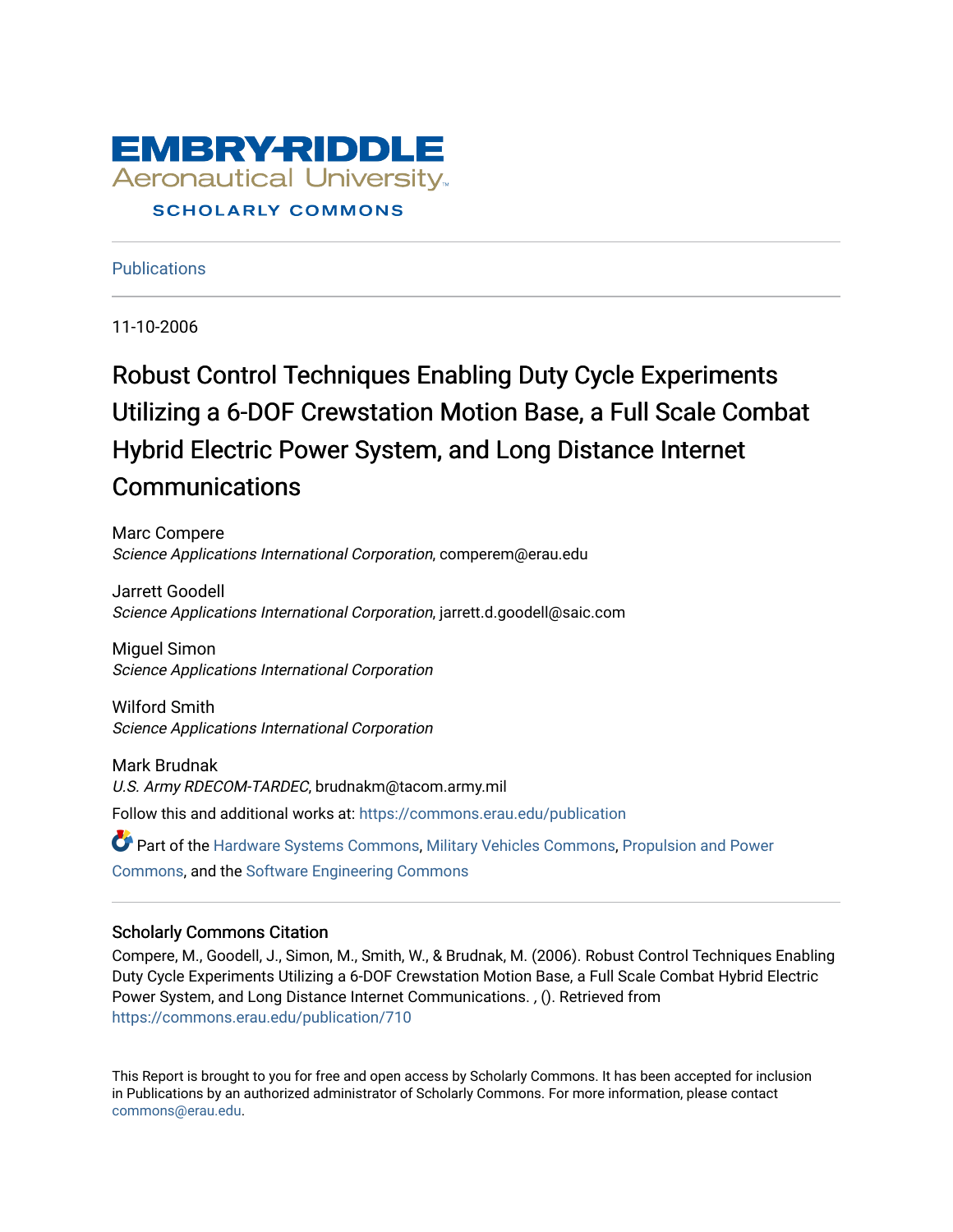# $16688$ **2006-01-3077**

# **Robust Control Techniques Enabling Duty Cycle Experiments Utilizing a 6-DOF Crewstation Motion Base, a Full Scale Combat Hybrid Electric Power System, and Long Distance Internet Communications**

**Marc Compere, Jarrett Goodell, Miguel Simon, Wilford Smith**

Science Applications International Corporation

**Mark Brudnak** u.s. Army TARDEC

#### **ABSTRACT**

The RemoteLink effort supports the U.S. Army's objective for developing and fielding next generation hybrid-electric combat vehicles. It is a distributed soldierin-the-Ioop and hardware-in-the-Ioop environment with a 6-DOF motion base for operator realism, a full-scale combat hybrid electric power system, and an operational context provided by OneSAF. The driver/gunner crewstations rest on one of two 6-DOF motion bases at the U.S. Army TARDEC Simulation Laboratory (TSL). The hybrid power system is located 2,450 miles away at the TARDEC Power and Energy System Integration Laboratory (P&E SIL). The primary technical challenge in the RemoteLink is to operate both laboratories together in real time, coupled over the Internet, to generate a realistic power system duty cycle.

A topology has been chosen such that the laboratories have real hardware interacting with simulated components at both locations to guarantee local closed loop stability. This layout is robust to Internet communication failures and ensures the long distance network delay does not enter the local feedback loops. The TSL states and P&E SIL states will diverge due to (1) significant communications delays and (2) unavoidable differences between the TSL's powersystem simulation and the P&E SIL's real hardware-inthe-loop power system. Tightly coupled, bi-directional interactions exist among the various distributed simulations and software- and hardware-in-the-Ioop components representing the driver, gunner, vehicle, and power system. These interactions necessitate additional adjustment to ensure that the respective states at the TSL and P&E SIL sites converge. This is called state convergence and ensures the dominant energetic states of both laboratories remain closely matched in real time. State convergence must be performed at both locations to achieve bi-directional, real-time interaction like that

found on a real vehicle. The result is a distributed control system architecture with Internet communications in the state convergence feedback loop.

The Internet communication channel is a primary source of uncertainty that impacts the overall state convergence performance and stability. Multiple control schemes were developed and tested in simulation. This paper presents robust control techniques that compensate for asynchronous Internet communication delays during closed loop operation of the TSL and P&E SIL sites. The subsequent soldier- and hardware-in-the-Ioop experiments were performed using a combination of nonlinear Sliding-mode and linear PID control laws to achieve state convergence at both locations. The control system development, performance, and duty cycle results are presented in this paper.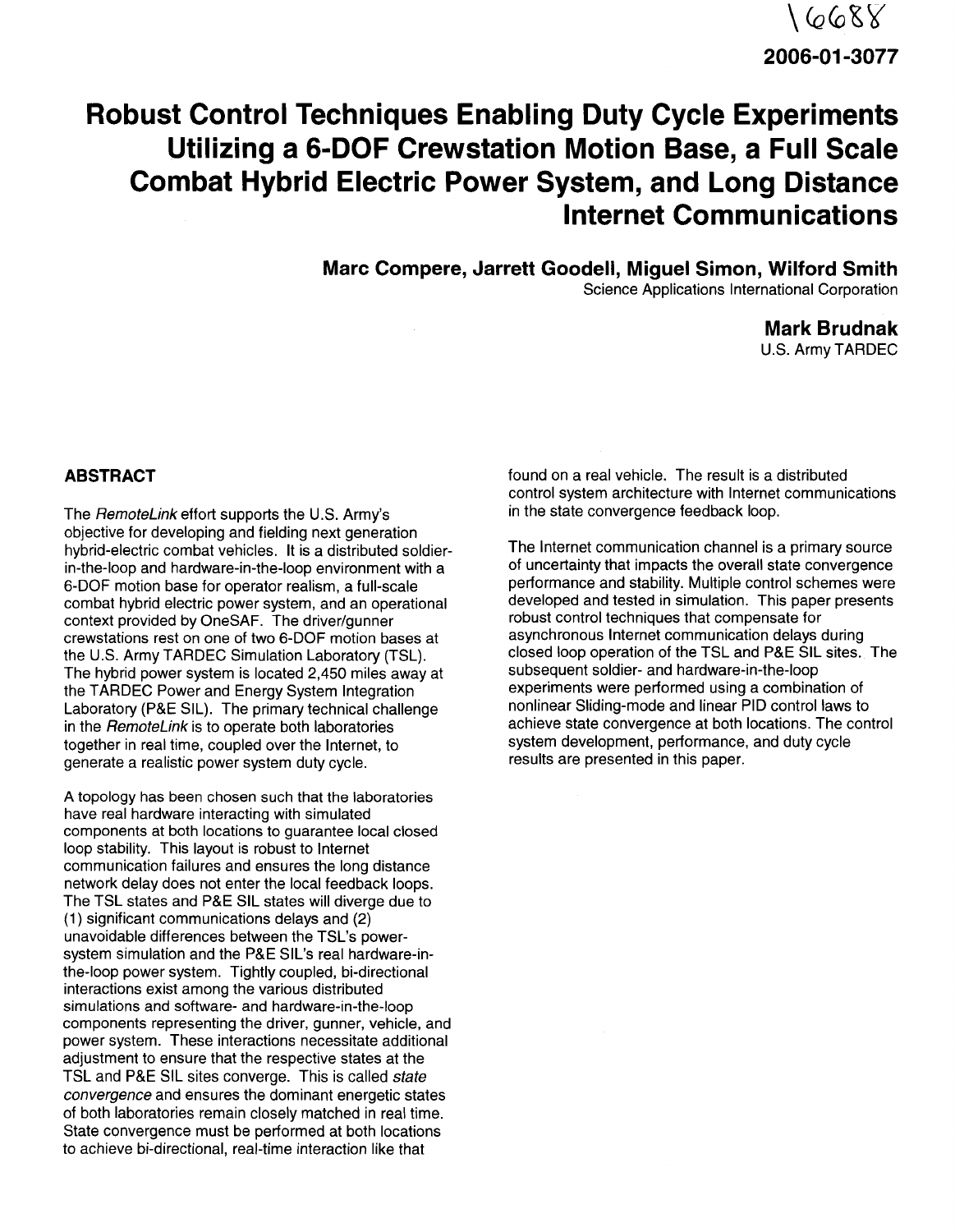| <b>Report Documentation Page</b>                                                                                                                                                                                                                                                                                                                                                                                                                                                                                                                                                                                                                                                                                                                                                                                                                                   |                             |                              |     | Form Approved<br>OMB No. 0704-0188                      |                                           |
|--------------------------------------------------------------------------------------------------------------------------------------------------------------------------------------------------------------------------------------------------------------------------------------------------------------------------------------------------------------------------------------------------------------------------------------------------------------------------------------------------------------------------------------------------------------------------------------------------------------------------------------------------------------------------------------------------------------------------------------------------------------------------------------------------------------------------------------------------------------------|-----------------------------|------------------------------|-----|---------------------------------------------------------|-------------------------------------------|
| Public reporting burden for the collection of information is estimated to average 1 hour per response, including the time for reviewing instructions, searching existing data sources, gathering and<br>maintaining the data needed, and completing and reviewing the collection of information. Send comments regarding this burden estimate or any other aspect of this collection of information,<br>including suggestions for reducing this burden, to Washington Headquarters Services, Directorate for Information Operations and Reports, 1215 Jefferson Davis Highway, Suite 1204, Arlington<br>VA 22202-4302. Respondents should be aware that notwithstanding any other provision of law, no person shall be subject to a penalty for failing to comply with a collection of information if it<br>does not display a currently valid OMB control number. |                             |                              |     |                                                         |                                           |
| 1. REPORT DATE<br><b>10 NOV 2006</b>                                                                                                                                                                                                                                                                                                                                                                                                                                                                                                                                                                                                                                                                                                                                                                                                                               | 2. REPORT TYPE<br>N/A       |                              |     | <b>3. DATES COVERED</b>                                 |                                           |
| <b>4. TITLE AND SUBTITLE</b>                                                                                                                                                                                                                                                                                                                                                                                                                                                                                                                                                                                                                                                                                                                                                                                                                                       |                             |                              |     | 5a. CONTRACT NUMBER                                     |                                           |
| <b>Robust Control Techniques Enabling Duty Cycle Experiments Utilizing</b><br>a 6-DOF Crewstation Motion Base, a Full Scale Combat Hybrid                                                                                                                                                                                                                                                                                                                                                                                                                                                                                                                                                                                                                                                                                                                          |                             |                              |     | 5b. GRANT NUMBER                                        |                                           |
| <b>Electric Power System, and Long Distance Internet Communication</b>                                                                                                                                                                                                                                                                                                                                                                                                                                                                                                                                                                                                                                                                                                                                                                                             |                             |                              |     | 5c. PROGRAM ELEMENT NUMBER                              |                                           |
| 6. AUTHOR(S)<br>Marc Compere; Jarrett Goodell; Miguel Simon; Wilfor Smith; Mark<br><b>Brudnak</b>                                                                                                                                                                                                                                                                                                                                                                                                                                                                                                                                                                                                                                                                                                                                                                  |                             |                              |     | 5d. PROJECT NUMBER                                      |                                           |
|                                                                                                                                                                                                                                                                                                                                                                                                                                                                                                                                                                                                                                                                                                                                                                                                                                                                    |                             |                              |     | <b>5e. TASK NUMBER</b>                                  |                                           |
|                                                                                                                                                                                                                                                                                                                                                                                                                                                                                                                                                                                                                                                                                                                                                                                                                                                                    |                             |                              |     | <b>5f. WORK UNIT NUMBER</b>                             |                                           |
| 7. PERFORMING ORGANIZATION NAME(S) AND ADDRESS(ES)<br>SAIC 8303 N. MoPac Expy. Suite B-45 Austin, TX 48759, USE US<br>Army RDECOM-TARDEC 6501 E 11 Mile Rd Warren, MI 48397-5000                                                                                                                                                                                                                                                                                                                                                                                                                                                                                                                                                                                                                                                                                   |                             |                              |     | 8. PERFORMING ORGANIZATION REPORT<br><b>NUMBER</b>      |                                           |
| 9. SPONSORING/MONITORING AGENCY NAME(S) AND ADDRESS(ES)<br>US Army RDECOM-TARDEC 6501 E 11 Mile Rd Warren, MI<br>48397-5000                                                                                                                                                                                                                                                                                                                                                                                                                                                                                                                                                                                                                                                                                                                                        |                             |                              |     | 10. SPONSOR/MONITOR'S ACRONYM(S)<br><b>TACOM/TARDEC</b> |                                           |
|                                                                                                                                                                                                                                                                                                                                                                                                                                                                                                                                                                                                                                                                                                                                                                                                                                                                    |                             |                              |     | 11. SPONSOR/MONITOR'S REPORT<br>NUMBER(S)<br>16688      |                                           |
| 12. DISTRIBUTION/AVAILABILITY STATEMENT<br>Approved for public release, distribution unlimited                                                                                                                                                                                                                                                                                                                                                                                                                                                                                                                                                                                                                                                                                                                                                                     |                             |                              |     |                                                         |                                           |
| <b>13. SUPPLEMENTARY NOTES</b><br>Presented at SAE Power Systems Conference, November 2006, New Orleans, LA, USA, Session: Advanced<br><b>Power Systems Technologies</b>                                                                                                                                                                                                                                                                                                                                                                                                                                                                                                                                                                                                                                                                                           |                             |                              |     |                                                         |                                           |
| 14. ABSTRACT                                                                                                                                                                                                                                                                                                                                                                                                                                                                                                                                                                                                                                                                                                                                                                                                                                                       |                             |                              |     |                                                         |                                           |
| <b>15. SUBJECT TERMS</b>                                                                                                                                                                                                                                                                                                                                                                                                                                                                                                                                                                                                                                                                                                                                                                                                                                           |                             |                              |     |                                                         |                                           |
| 16. SECURITY CLASSIFICATION OF:<br>17. LIMITATION<br>OF ABSTRACT                                                                                                                                                                                                                                                                                                                                                                                                                                                                                                                                                                                                                                                                                                                                                                                                   |                             |                              |     | 18. NUMBER<br>OF PAGES                                  | 19a. NAME OF<br><b>RESPONSIBLE PERSON</b> |
| a. REPORT<br>unclassified                                                                                                                                                                                                                                                                                                                                                                                                                                                                                                                                                                                                                                                                                                                                                                                                                                          | b. ABSTRACT<br>unclassified | c. THIS PAGE<br>unclassified | SAR | 10                                                      |                                           |

**Standard Form 298 (Rev. 8-98)**<br>Prescribed by ANSI Std Z39-18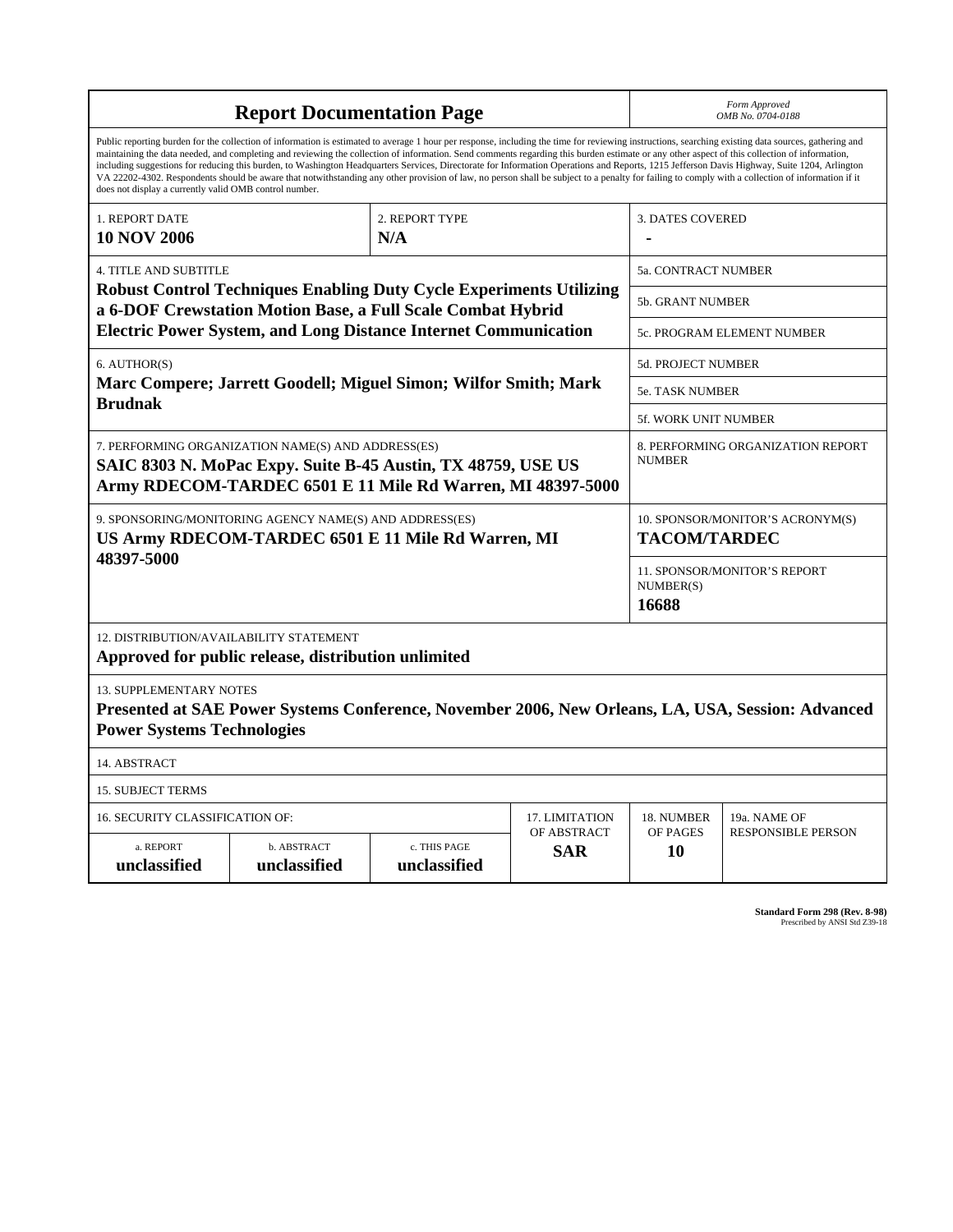# **Introduction**

A series of Duty Cycle Experiments (DCE) have used the growing fidelity of TARDEC's Power Budget Model and RemoteLink technology to gain increasingly useful duty cycles for designing the Army's Future Combat System (FCS) family of vehicles. Duty Cycle Experiments 1.0 and 1.1 were simulation-based experiments with real time soldier-in-the-Ioop inputs and physics-based models [1,2]. This paper presents the RemoteLink control system developed for Duty Cycle Experiments 2.0 and 2.1. The 2.x experiments extend the 1.x experiments and incorporate a full scale combat hybrid electric power system at TARDEC's Power and Energy System Integration Laboratory (P&E SIL) in San Jose California. A standard Internet connection was used to connect the two laboratories in real-time coordinated experiments 2,450 miles apart (Figure 1).



Figure 1: TARDEC Power and Energy Lab and TARDEC Simulation Lab

The goal of Duty Cycle Experiment 2.x was to capture operational duty cycles using Army soldiers in a realistic virtual environment with appropriate Visual, sound, and motion cues while interacting with a full-scale combat hybrid electric power system. A military vehicle's duty cycle is specific to the mission and platform type but is a design- and configuration-independent representation of events and circumstances which affect power consumption. Such events and circumstances encompass (1) vehicle operation along the course such as speed, grade, turning, turret/gun activity, and gun firing plus (2) external scenario components that affect power consumption like incoming rounds, ambient temperature, and soil conditions. The event inputs can be distance based when the vehicle is moving or time based when the vehicle is stationary, or even triggered with some other state condition. Within the scenario, the duty cycle inputs result in a use-history specific to that particular vehicle design and component choice. The use-history outputs may then be used to compute the vehicle's performance and cost metrics associated with the duty cycle.

## **System and Experiment Description**

The Warren, Michigan based TARDEC Simulation Lab (TSL) assets include a family of 6-DOF Stewart platform motion bases and driver/gunner CAT crewstations [1,2,12]. The Ride Motion Simulator (RMS) and Turret Motion Base System (TMBS) are hydraulically-actuated Stewart platforms designed to provide realistic motion cues to the operators driving in a virtual environment. The position, velocity, and acceleration inputs to the motion bases came from a high-fidelity tracked vehicle model implemented in SimCreator [7]. The vehicle model interacted in real time with CHPSPerf, which is a Matlab/Simulink based hybrid electric power system model [10]. Two crewstations provided realistic driver and gunner visuals via touch-screen interfaces and a yoke/pedal combination. Whether driver or gunner, the appropriate touch-screen interface was displayed along with a high-resolution 3D rendering of the surroundings and appropriate audio cues. The surroundings include the terrain, roads, trees, buildings, power lines, and other friendly or enemy vehicles. The TSL used OneSAF Test Bed (OTB) to provide the operational context in which the soldiers perform their missions [13].

The P&E SIL houses a full scale combat hybrid electric power system in a highly instrumented laboratory environment [3]. The objective power system was a series hybrid with a 250kW diesel engine/generator, two 410kW traction motors, and a 50 kW-hr battery pack connected via a 600V bus [4]. Over 120 sensors were recorded to capture the power system's duty cycle performance. Mobility loads were imposed in the lab using bi-directional dynamometers coupled to a local real time tracked vehicle model [4]. Non-mobility loads were imposed on the power system using a 250kW Aerovironment AV-900 bi-directional power supply [6]. For DCE 2.x, the power system under test was similar to the objective power system except a single traction motor was operational rather than two. To achieve realistic power system results the second traction motor was simulated in software and the associated mobility load or supply was imposed on the hardware using the AV-900.

Neither the TSL nor the P&E SIL are portable, so to achieve the real-time bi-directional interaction between the driver/gunner and power system hardware, an Internet-enabled configuration was chosen to couple the two labs with the soldier-in-the-Ioop and hardware-in-theloop (Figure 2).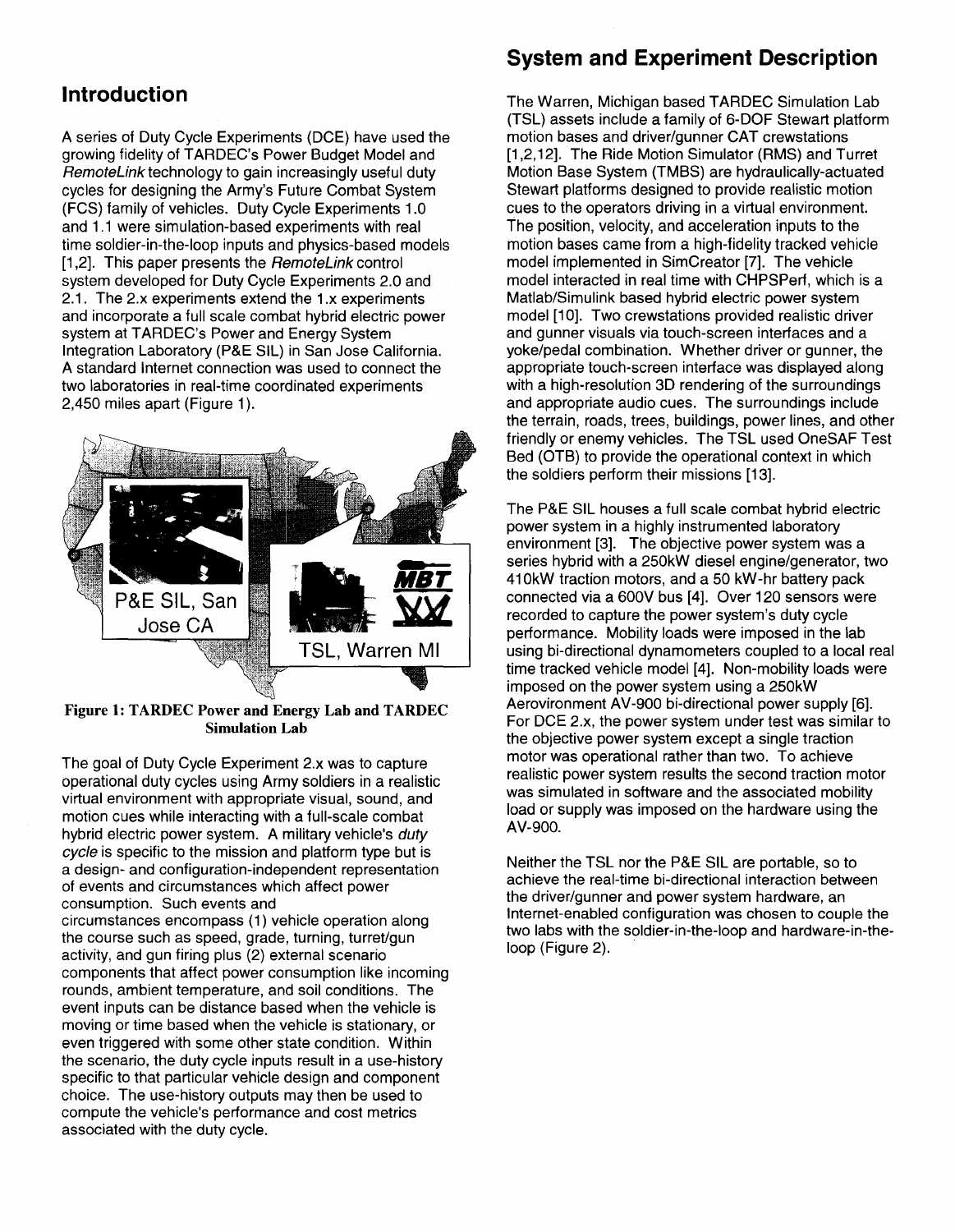

Figure 2: System Layout (top boxes in TSL, Michigan; bottom two in P&E SIL, California)

Identical 3D high-fidelity tracked vehicle mobility models were implemented at both locations. The TSL's mobility model interacted in real-time with the Ride Motion Simulator and also the Power Train Observer, CHPSPerf. Driver and gunner commands were sent to the simulated power system, CHPSPerf, which developed simulated traction motor torques. The motor torques independently spun the left and right sprockets which drove the TSL's mobility model over digitized terrain, Simultaneously, the driver and gunner inputs were sent over the Internet to the P&E SIL's power system hardware which, in turn, developed torques and drove the SIL's local mobility model. Because both locations contained separate mobility models, the methods for achieving closed-loop stability at either location remained localized and independent of the Internet communication's delay and jitter. However, using two mobility models opened the possibility that the two would diverge because of differences between simulated and real power system responses.

To manage the divergence, Mobility State Convergence was implemented to facilitate coordinated laboratory operation while keeping both mobility models at the same location in their respective virtual environments. Similarly, Power System State Convergence was used to ensure the TSL's power system model followed the P&E SIL's relevant power system states. Both state convergence implementations used 30Hz updates over a standard Internet connection. A simulation study was performed to evaluate the feasibility of RemoteLink operation, characterize the Internet communication, and develop control strategies [11].

Due to scheduling and technical constraints the DCE 2.0 experiments achieved uni-directional communication from the TSL to the SIL with a series of trained Army tracked vehicle drivers and gunners. This effectively made the SIL a TSL follower and made the TSL's power system response solely a function of the CHPSPerf power system model. The DCE2.1 experiments used engineers as driver and gunner subjects with bidirectional Internet communications and achieved both mobility and power system state convergence at both locations,

# **Safety Considerations**

The experiment included human presence at both the TSL and P&E SIL facilities where the 6-dof motion base platform and the power system HWIL were located, respectively. As such, safety was of the utmost concern, first with regard to human safety and secondarily with regard to equipment protection. As stand alone devices, both the 6-DOF motion base simulator and the P&E SIL possess robust, multi-layer safety interlock and fault detection systems which are intended to detect and prevent hazardous situations from developing. However, by coupling the systems together, the possibility of new hazards are introduced which are unknown to the standalone systems. These additional hazards arise from three potential sources (1) the unreliability of the chosen communication channel, the Internet, (2) the stability of the closed loop system, and (3) the divergence of the state convergence algorithm.

Internet communications delay and drop rate characteristics between the TSL and SIL were benchmarked. Results indicated that the packet loss rate was approximately 0.1% and the most likely round trip time was 94ms with some jitter in the network delay. Since the loss rate was so low, we chose to accept that some packets would be lost and chose UDP/IP as our communication protocol over TCP/IP. The benefit of TCP's retry feature was not worth the risk of a 1 (s) or more delay during the retry attempt. At approximately 30Hz, losing one UDP packet only cost 0.03(s) with another packet right behind. As SUCh, our design did not assume a particular update rate, instead each control action was tied to a particular event, that being the arrival of a new packet. This approach has been shown robust in the presence of the unreliable and multi-path nature of the Internet [14]. Additionally, to guard against Internet connection loss the packet delay and update interval were continuously monitored and reported to the safety subsystem.

To address the stability of the system, the control actions in the state convergence were intentionally designed to drive the states to their reference values over a period of time which is greater than the network delay. In this way, the control action is not likely to over correct before the arrival of updated information. Delay in a closed loop system is a notorious source of instability. Normally this is caused by error computation using data which are time-skewed by the delay. By, using an event-based approach similar to that described in [14], error can be computed using time-synchronized data thus alleviating delay-based instabilities. The system was too complex to rigorously prove stability. Therefore we tested extensively prior to running the experiment with people or hardware in the loop to obtain confidence that the system would be stable.

Finally, state convergence algorithm divergence was monitored continuously and compared to preset thresholds to assure the errors remained bounded. In the event the threshold was violated, the SIL would drop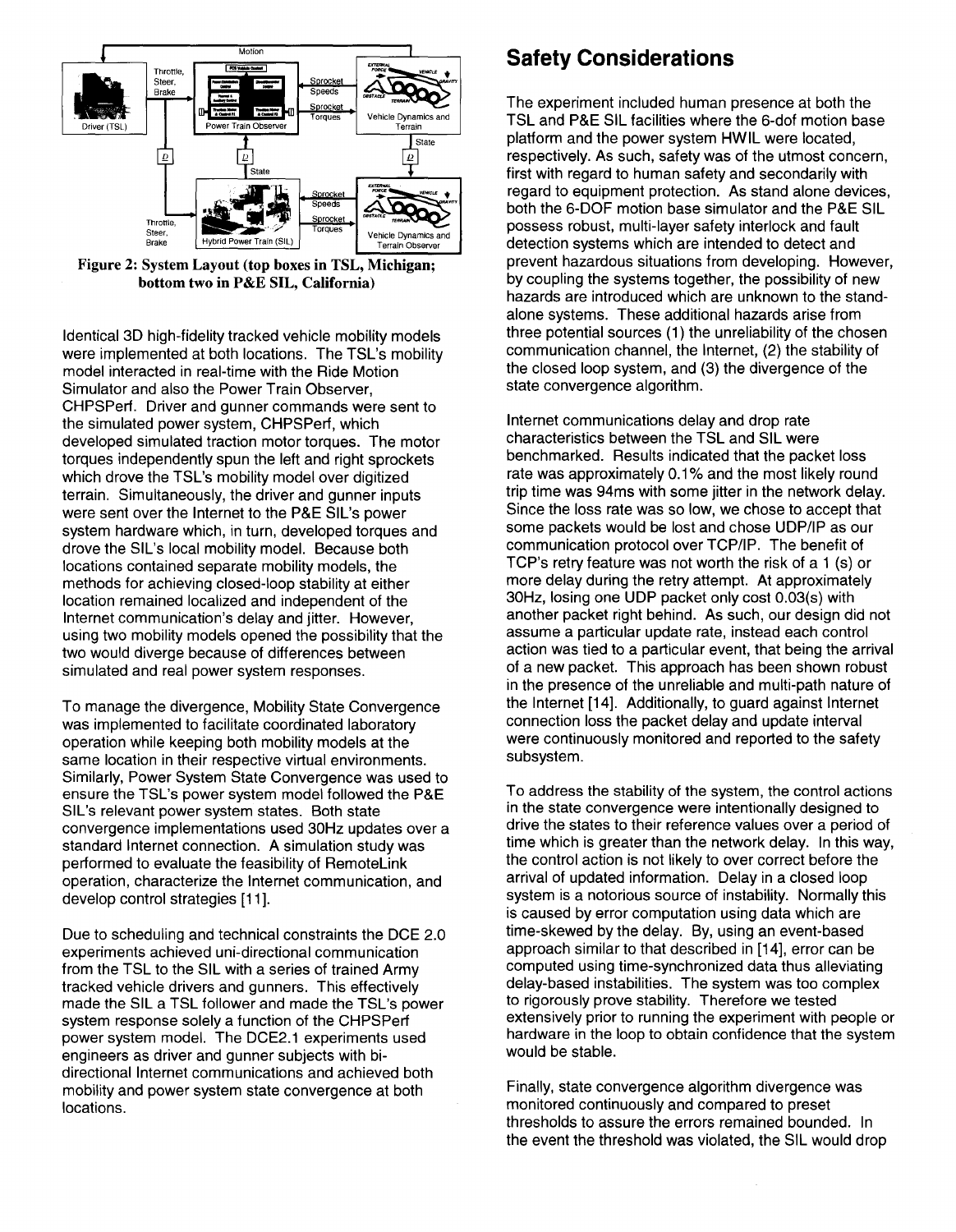out of the experiment and the TSL would continue in stand-alone mode. Also, automated safeguards were implemented where the TSL and SIL both sent status and health signals to the other location. In the event that a health signal became false, the RemoteLink connection would be broken, the SIL shut down, and the TSL experiment would continue in stand alone mode. The TSL monitored three aggregate P&E SIL status messages: (1) vehicle dynamics status, (2) power system hardware status, and (3) mobility state convergence status. Likewise, the P&E SIL also monitored three TSL aggregate status signals: (1) vehicle dynamics status, (2) power system state convergence status, and (3) motion base hardware status.

# **Control System Design Considerations**

The *RemoteLink* technical objectives for the 2.x series of Duty Cycle Experiments are listed below:

- The RemoteLink should maintain realistic driver perception and feel - this means the motion base should ensure realistic driver/gunner inputs (no video game inputs) plus the TSL's driver should perceive a torque response similar to the P&E SIL's power system hardware
- The RemoteLink should facilitate meaningful power system results  $-$  this means the P&E SIL's power system hardware should provide realistic performance for a combat hybrid electric vehicle including realistic tracked vehicle mobility loads.
- The RemoteLink should ensure state tracking at both sites - this means both mobility model positions and velocities should remain coordinated and the TSL's power system model should follow the real hardware's bus voltage, both in the presence of variable Internet communication delays.

For mobility state convergence, the global XY position and vehicle heading ( yaw) were determined sufficient to coordinate both vehicle models.



Figure 3: Mobility State Convergence Ensures Both Models Remain Close

Vehicle velocity convergence is achieved if position time histories match, but the opposite is not true. Also, the track-terrain interaction induces sprocket and motor speed convergence when both vehicle positions track well. During preliminary simulation-based testing it was found that the sprocket speed error changed with frequency higher than the network update rate. However, the global position and yaw error signals changed at low enough frequency such that the 30 Hz Internet update rate provided good signal resolution. Network update rate was the most important factor for mobility state convergence. Because the TSL driver throttle, steer, and vehicle position all arrived at the SIL in the same time stamped UDP packet the stability of mobility state convergence was independent of the oneway delay. Mobility state convergence error was computed in the SIL's delayed time frame,

$$
e_{\text{mobility SC}}(t+\Delta_1) = y_{\text{des}}(t) - y_{\text{act}}(t+\Delta_1).
$$

The error was also used in the delayed time frame. This means the driver inputs, vehicle states, and SIL state adjustments were consistent with each other, independent of the delay, and simply caused the SIL's vehicle model to lag behind the TSL by the one-way delay,  $\Delta_1$ .

The objective set of states for Power System State Convergence included bus voltage, battery state of charge, engine speed and multiple coolant temperatures. To meet schedule constraints scope was reduced to include bus voltage for DCE 2.x. The TSL's simulated bus voltage was sent to the SIL with the same UDP packet containing the driver inputs and vehicle position. The bus voltage error was then computed in the SIL in the time frame delayed by  $\Delta_1$ , which was  $t_{\text{SIL}} = t_{\text{TSL}} + \Delta_1$ . Using absolute times, the error was

$$
e_{power\ system\ SC}\left(t+\Delta_{1}\right)=V_{bus,\,SIL}\left(t+\Delta_{1}\right)-V_{bus,\,TSL}\left(t\right)
$$

Neglecting SIL computation time, the bus voltage error computation was performed in the SIL and, although delayed, represents an error consistent with the time history of the SIL and TSL. However, to be used in the TSL, the error experienced the second network delay,  $\Delta_2$ . Using absolute times, the power system state convergence adjustment used in the TSL was at  $t + \Delta_1$  +  $\Delta_2$  and a function of error computed with two different, although consistent, bus voltages,

$$
e_{power\ system\ SC}(t+\Delta_1+\Delta_2)=V_{bus, SIL}(t+\Delta_1)-V_{bus,TSL}(t)
$$

This is the reason power system state convergence stability was influenced more by the round trip delay than mobility state convergence. Power system state convergence implemented changes in the TSL's present time with errors computed  $\Delta_2$  seconds in the past. Also, that error was computed using a TSL bus voltage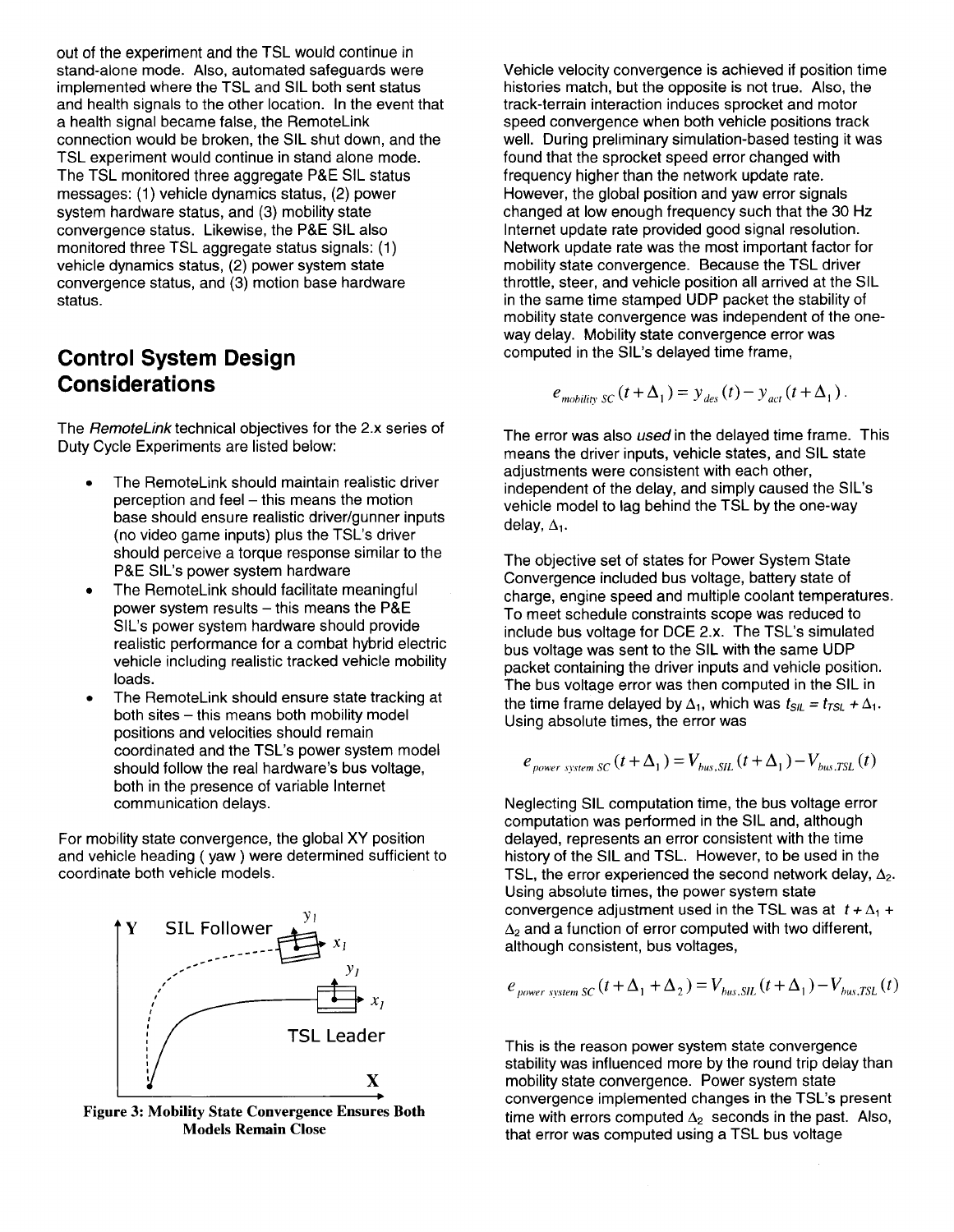sampled at  $\Delta_1 + \Delta_2$  seconds in the past. Despite delay influencing the error, stability was maintained with both mobility and power system state convergence.

#### **Mobility State Convergence**

Mobility state convergence is intended to ensure both vehicle mobility models remain within some maximum distance of each other within the virtual environments. Position and heading agreement were particularly important while traversing bridges and negotiating other obstacles that would have generated significantly different terrain response in the TSL versus the SIL. Since the TSL was man-rated and operated with a soldier-in-the-loop, all mobility model state adjustments were made in the SIL. The TSL vehicle was the mobility leader and the SIL model the follower. Focusing on the SIL vehicle, the mobility state convergence problem is a nonlinear MIMO system with variable time delay, three inputs, and three outputs. The time delay is not modeled explicitly, therefore the nonlinear system in the SIL may be represented with,

$$
\dot{\hat{x}} = f(\hat{x}) + g \cdot u + g_{SC} \cdot p \tag{1}
$$

The  $(g_{SC}p)$  term represents the mobility state convergence inputs. The  $f(x)$  represents the nominal plant with control inputs,  $(g \cdot u)$ . The plant and  $(g \cdot u)$ control inputs are discussed below after mobility state convergence inputs and outputs are defined.

The final set of outputs were X position, Y position, and heading in the inertial, or terrain frame,  $\psi$ . These outputs had no observability problems since both vehicle trajectories remained unique and were generated in simulation. Other possible outputs considered were left and right sprocket speed, vertical position in the terrain database, vehicle pitch and roll, and xyz vehicle velocity. Due to network update rate reasons discussed above, the sprocket speeds were removed from the output vector. Also, the vertical terrain database position and pitch and roll angles were removed from the set of control outputs because, assuming vehicle positions, headings, and terrain databases were coordinated, the local vehicle model dynamics and terrain interaction would produce similar vehicle states without explicit control action.

$$
\hat{\mathbf{y}} = \begin{bmatrix} X & Y & \psi \end{bmatrix}^T \tag{2}
$$

In addition, several design choices were made to reduce the set of mobility SC inputs from several down to three. In the simulation study documented previously [11], both H-infinity and Sliding mode control methodologies were evaluated along with two input vector topologies. The first input topology associated with Sliding mode used three fictitious skyhook inputs to achieve mobility state convergence. Two linear accelerations were inserted The inputs from (3) and outputs from (2) define the plant

into the body-fixed 6-DOF equations of motion, *Plongitudinal* and *P'atera'* along with one angular acceleration, *Pyaw.*



Figure 4: Mobility State Convergence Control System Diagram

These fictitious accelerations provided controllability guarantees in the presence of power system and trackterrain saturation. No limitations in the track-terrain model or power system model would prevent the skyhook inputs from achieving state convergence. Also, skyhook inputs retained clear physical meaning by entering the equations of motion as acceleration inputs and provided gradual position and velocity adjustment. Velocity level inputs would have caused instantaneous momentum changes and as a result would have risked multiple shutdown conditions while interacting with the power system hardware. Abrupt vehicle speed changes translate into abrupt motor speed setpoint changes which could cause over-current shutdown conditions.

The second input topology previously evaluated used throttle and steering inputs to achieve mobility state convergence. This topology was associated with the Hinfinity methodology which remained a viable option, however was not pursued for these experiments. The advantage of using throttle and steering inputs were simplicity and straightforward interpretation and<br>implementation. The risk with these inputs is loss of The risk with these inputs is loss of controllability. Either power system saturation or highslip track-terrain conditions could cause the control inputs to no longer affect the outputs, at least for some time. Neither of these conditions presented themselves for extended periods during normal Duty Cycle Experiment operation.

The final choice of mobility SC control inputs was a combination of the two input topologies previously studied. The output vector was composed of lateral skyhook acceleration, plateral, yaw skyhook angular acceleration, p<sub>vaw</sub>, and the driver's augmented throttle input, th $_{\rm SC}$ ,

$$
p = \begin{bmatrix} p_{\text{lateral}} & p_{\text{yaw}} & th_{\text{SC}} \end{bmatrix}^T \tag{3}
$$

and nominal inputs in (1). In the SIL they contain both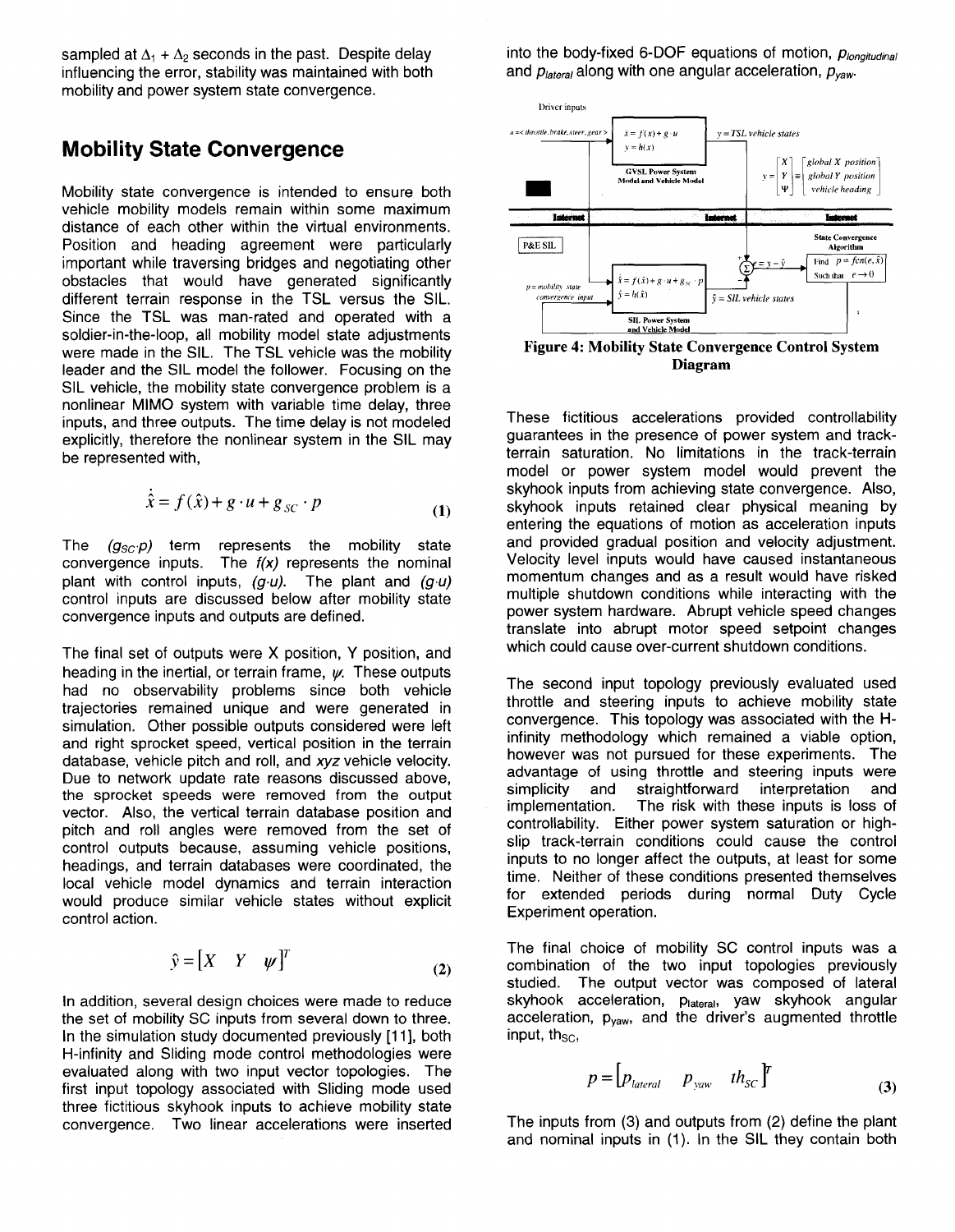The plant's simulated and real hardware states. presentation as  $f(\hat{x}) + g \cdot u$  with additional mobility state convergence inputs is an abstraction that encompasses multiple subsystems and closed loop control systems within. For example, because the throttle augmentation is an input in (3), the  $f(\hat{x}) + g \cdot u$ in (1) represents not only the 6-DOF vehicle model's equations of motion, but also the engine/generator components and controllers, the traction motors with their current and speed controllers, the battery and its control, the bus voltage and control, the dynos and mobility load emulation control, and the driver's throttle/steer/gear inputs.

## **Power System State Convergence**

The goal of power system state convergence was to cause the relevant states of the TSL power system model, CHPSPerf, to track the relevant states in the real SIL power system. The power system state convergence problem was also a nonlinear system with variable time delay and reduced to a SISO system. A PI controller was selected to achieve reasonable bus voltage tracking for DCE 2.1. The controller used bus voltage error to apply an artificial current to the high voltage bus model in the TSL. This artificial current drives the TSL's bus voltage to SIL's hardware voltage. The gains in the PI controller were tuned in order to meet two goals: 1) TSL bus voltage tracking the P&E SIL bus voltage 2) The driver in the TSL shouldn't notice any sudden vehicle oscillations due to the artificial current supplied by the powertrain observer.



# **Duty Cycle Experiment Results**

This section presents DCE2 experiment results focusing on state convergence performance and influence on both laboratories. The results show both mobility state convergence and power system state convergence

facilitating a 42 minute duty cycle experiment with real time bi-directional signal flow between both laboratories.

# **Mobility Results**

The XY plot below is a top-view with both TSL and SIL positions overlaid. Mobility state convergence achieved an average of approximately 5(m) error or less with one excursion of 30(m). The excursion event resulted from an unexplained ~7(s) TSL computer freeze. This is indicated by the spike in the network delay figure below. There is no discernable difference in vehicle positions on the plot below because of scale. The course was approximately 8 miles long and took approximately 40 minutes to drive.

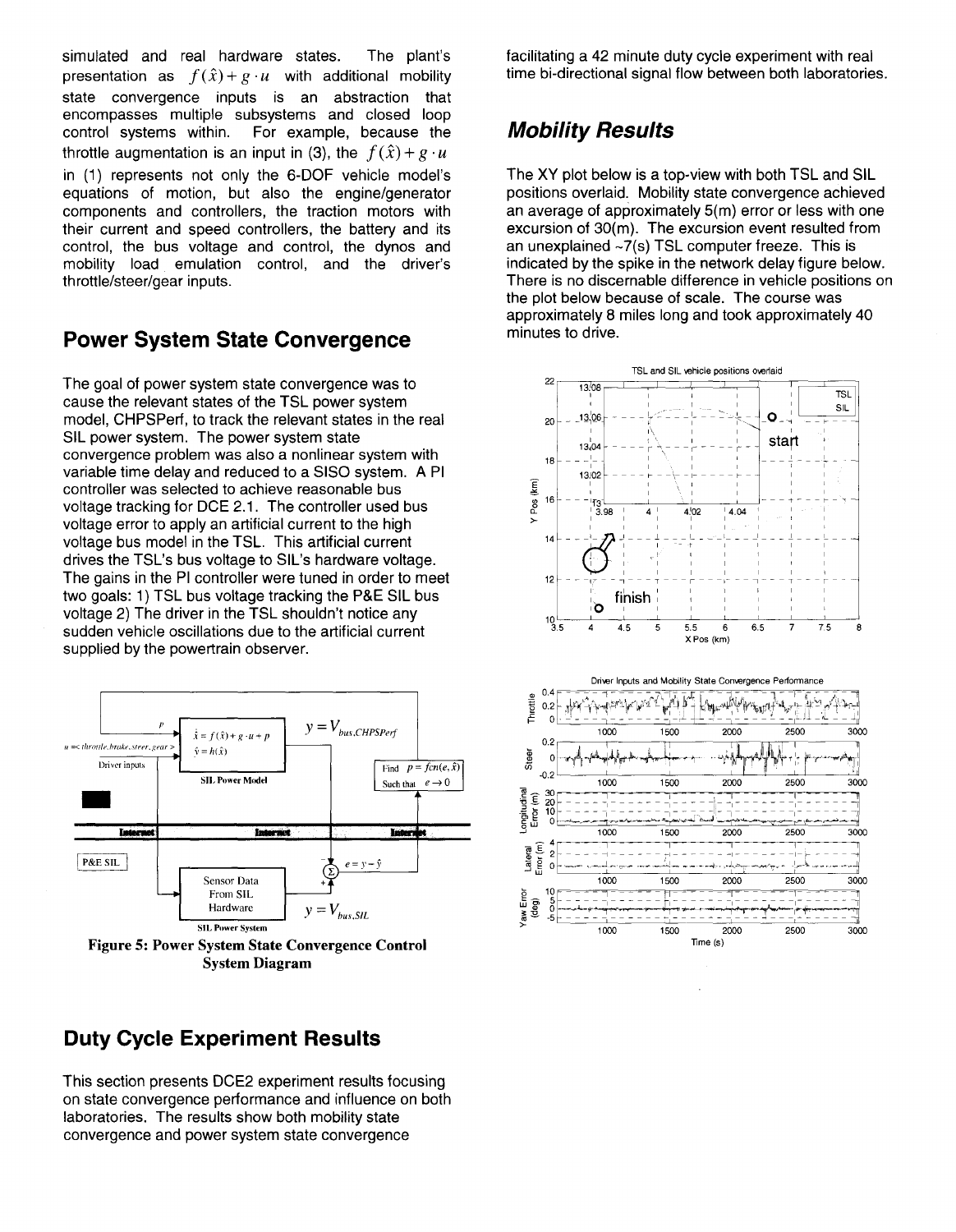

The figures above indicate the TSL and P&E SIL vehicles stayed within a few meters of each other through the entire RemoteLink experiment. Exceptions were few and resulted from computer operating system unresponsiveness which caused large communication delays.

### **Power System Results**

The plots below show the bus voltage and artificial current inputs for a representative DCE 2.1 experiment.



The bus voltage errors stay in a reasonable range for the duration of the run. Similarly, the artificial power system state convergence current input stays within 100 amps with one exception.



The product of the bus voltage and artificial current,  $I_{\rm sc}$  is the artificial power that is supplied to the CHPSPerf power system by the powertrain observer. The integration of the artificial power over the time duration of the Fort Knox run results in a quantity called "leaked" energy", which is discussed below.

## **Leaked Energy**

Leaked energy is calculated for both the powertrain observer running in the TSL and for the vehicle dynamics observer running in the P&E SIL. As described above, power system leaked energy results from the integration of artificial power over the length of the experiment. This integration results in units of Joules for leaked energy. In the vehicle dynamics observer, the leaked energy is calculated from the product of skyhook accelerations, masses, and velocities integrated over the length of the run. These quantities are normalized in the powertrain observer and in the vehicle dynamics observer in order to obtain percent leaked energy. In the vehicle dynamics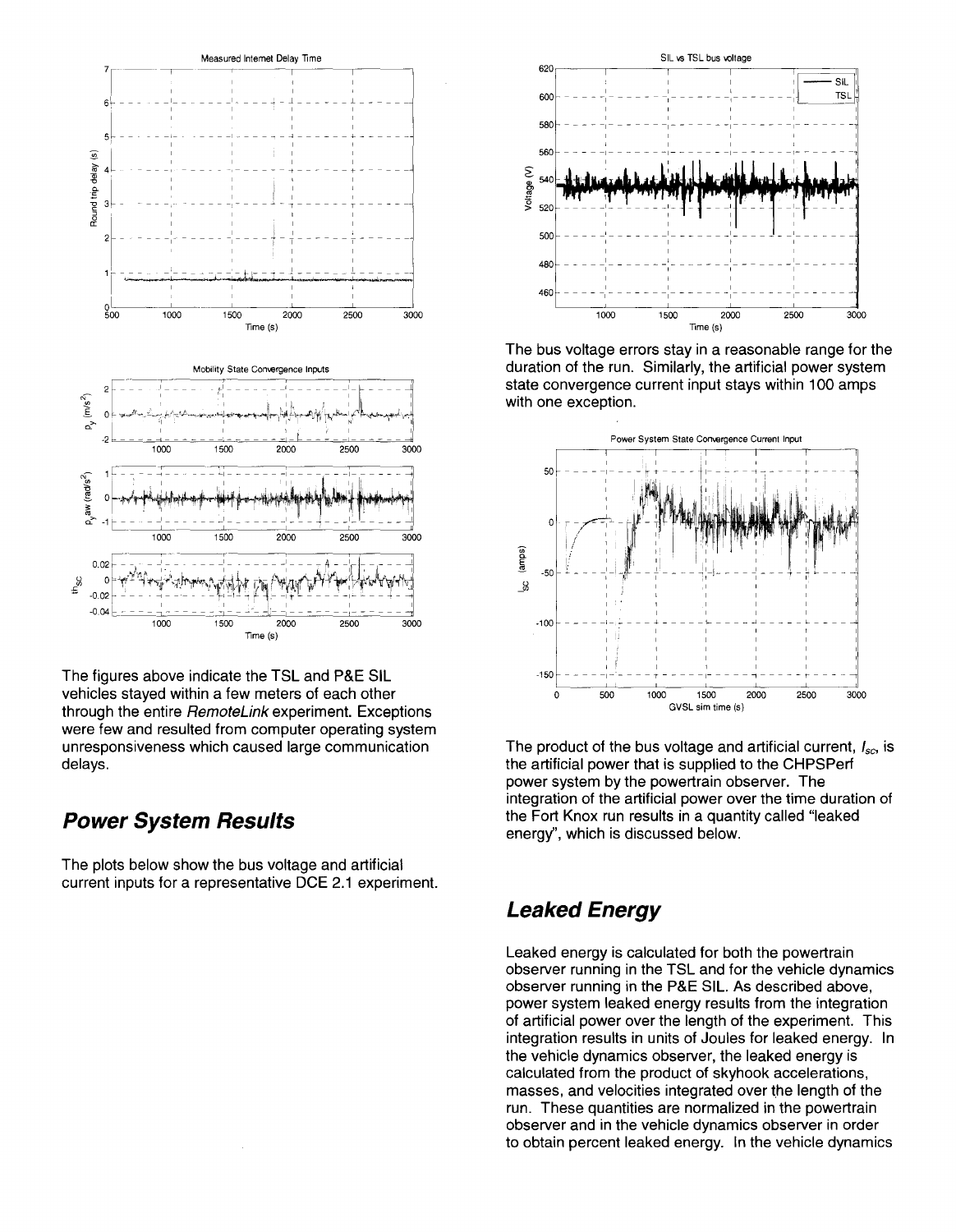observer, leaked energy is normalized by the total energy input to the vehicle dynamics model, which includes the mechanical energy coming from the left and right motors and the energy provided by the artificial skyhook acceleration inputs to the vehicle model. In the powertrain observer, the leaked energy is also normalized by the total energy input to the high voltage bus, which includes the input energy from the battery and the input energy from the generator. For DCE2 Run 1, the vehicle dynamics leaked energy was 0.6 percent and the power system leaked energy was 2 percent.

Leaked energy percent is a metric that characterizes how effectively the model approximates the equivalent hardware while operating under realistic real-time conditions. In the case of the TSL power system model, a small leaked energy value of 0.6% indicates that the model closely matches the behavior of the real hardware. Likewise, a 2% leaked energy value for the mobility model in the P&E SIL indicates that the driver and gunner inputs were realistically implemented.

### **Non-Mobility Loads**

As mentioned above, the DCE's SIL power system differed from the objective power system by simulating one traction motor rather than implementing both traction motors in hardware. The simulated traction motor and sensor provided inputs to the SIL mobility model's virtual driving environment but did not implement the real loads on the hardware power system. To emulate the simulated motor's power draw in hardware, the computed power was added to the AV-900's non-mobility load power for hardware interaction with the real power system.

The AV900 is a bi-directional power supply that can push or pull up to 125 kW of power to or from the bus. These loads include hotel loads, PFN power draws, auto-loader power draw corresponding to the main gun fire, and active protection system power draws. The plot below shows the total AV900 power draw and from the high voltage bus during a representative DCE 2.1 experiment.



# **A Representative Duty Cycle**

Experimental results from a 42 minute, 8 mile drive with the TSL and P&E SIL communicating over the Internet with bi-directional *RemoteLink* signals are presented below. These figures are plotted with distance as the independent axis. This allows direct comparison to other vehicles with different architectures or components.



The vehicle's speed versus distance varies from stopped to a top speed of 25mph. Cross-referencing the speeds with the main gun events and pulsed power events indicates the vehicle was both stopped and driving while engaging the OPFOR SAF entities.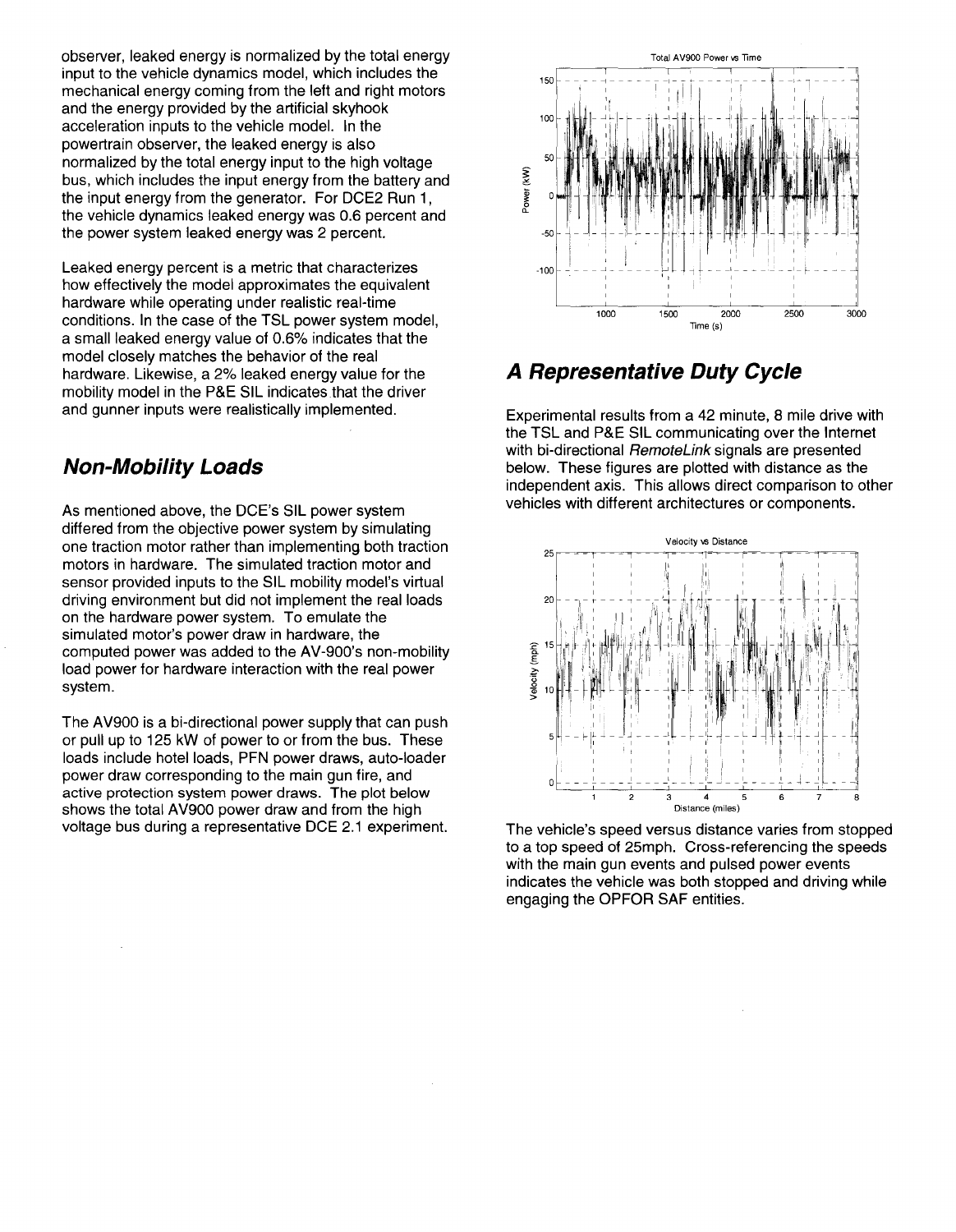

Cross referencing the speed figure with the grade versus distance figure, it appears the driver stopped on a 30% grade, most likely to scan a horizon or the other side of the hill, then moved forward and engaged the SAF enemy vehicles.



Pulse Forming Network (PFN) events happened in rapid succession at the 6.3 mile distance which is right after the driver stopped to scout out the area on a 30% hill. The PFN hits were imposed on the SIL's power system with a 50kW power draw for 4 seconds using the AV-900. The total PFN energy cost was 200kJ. Main gun firing events occurred at roughly 4 and 6.5 miles into the course while engaging enemy SAF forces. Power system draws associated with these events were 1kW for 4 seconds and implemented in the SIL using the AV-900.

## **Conclusions**

The RemoteLink architecture facilitated duty cycle experiments in Summer 2006 using bi-directional realtime communications over the open Internet using Army assets at laboratories 2,450 miles apart. The duty cycle experiments featured live soldier-in-the-Ioop inputs with 6-DOF motion and sound feedback, CAT crewstation driver and gunner interfaces, 3D scenario images with

other SAF entities, and vehicle models interacting with a full-scale combat hybrid electric power system in real time. The resulting electrical and mechanical duty cycles can be used to further iterate designs for the Army's future vehicle systems and components. Future Duty Cycle Experiment plans include improved power system hardware, improved pulsed-power loads, improved mobility load emulation, improved round-trip network delay, and improved SAF and scenario interaction.

A control scheme was developed to couple two dynamical systems over the Internet and was shown to perform adequately in the presence of stochastic delay and packet loss. The control scheme adopted an eventbased approach triggered by the arrival of new information. In this way, it was not necessary to estimate or compensate for the jitter in the network delay or the effects of packet loss.

### **References**

- 1. Brudnak, M.; Nunez, P.; Paul, V.; Mortsfield, T.; Shvartsman, A.; Perera, H.S.; Smith, W.; Mohammad, S.; Pozolo, M., "Human-in-the-Ioop Simulation-based Combat Vehicle Duty Cycle Measurement: Duty Cycle Experiment 1", Paper SIW-06S-080, Simulation Interoperability Standards Organization (SISO), Orlando, FL, April 2006.
- 2. Paul, V.; Brudnak, M.; Ueda, J.; Shvartsman, A., "Simulation-based Hybrid Electric Combat Vehicle Duty Cycle Measurement", Intelligent Vehicle Systems Symposium, NDIA, Traverse City, MI, June 2006.
- 3. Miguel Simon, Marc Compere, Thomas Connolly, Charles Lors, Wilford Smith, Mark Brudnak, "Hybrid Electric Power and Energy Laboratory Hardware-in-the-Loop and Vehicle Model Implementation," SAE 2006 World Congress & Exhibition, Military Vehicle Modeling and Simulation session, April 2006, Detroit, MI, USA
- 4. John Kajs, Marc Compere, Eugene Danielson, "Power System Upgrade for TARDEC System Integration Lab," presented at The Sixth International All Electric Combat Vehicle Conference 2005 (AECV 2005), Bath, England, June 13-16, 2005
- 5. Marc Compere, Miguel Simon, John Kajs, Mike Pozolo, "Tracked Vehicle Mobility Load Emulation for a Combat Hybrid Electric Power System", presented at The Sixth International All Electric Combat Vehicle Conference 2005 (AECV 2005), Bath, England, June 13-16, 2005
- 6. AV-900 Installation, Operation, and Maintenance Manual, AeroVironment Inc, Monrovia, California
- 7. Realtime technologies, Royal Oak, MI, www.Simcreator.com
- 8. McCullough, M. K. and Haug E. J., "Dynamics of High Mobility Track Vehicles," ASME Design